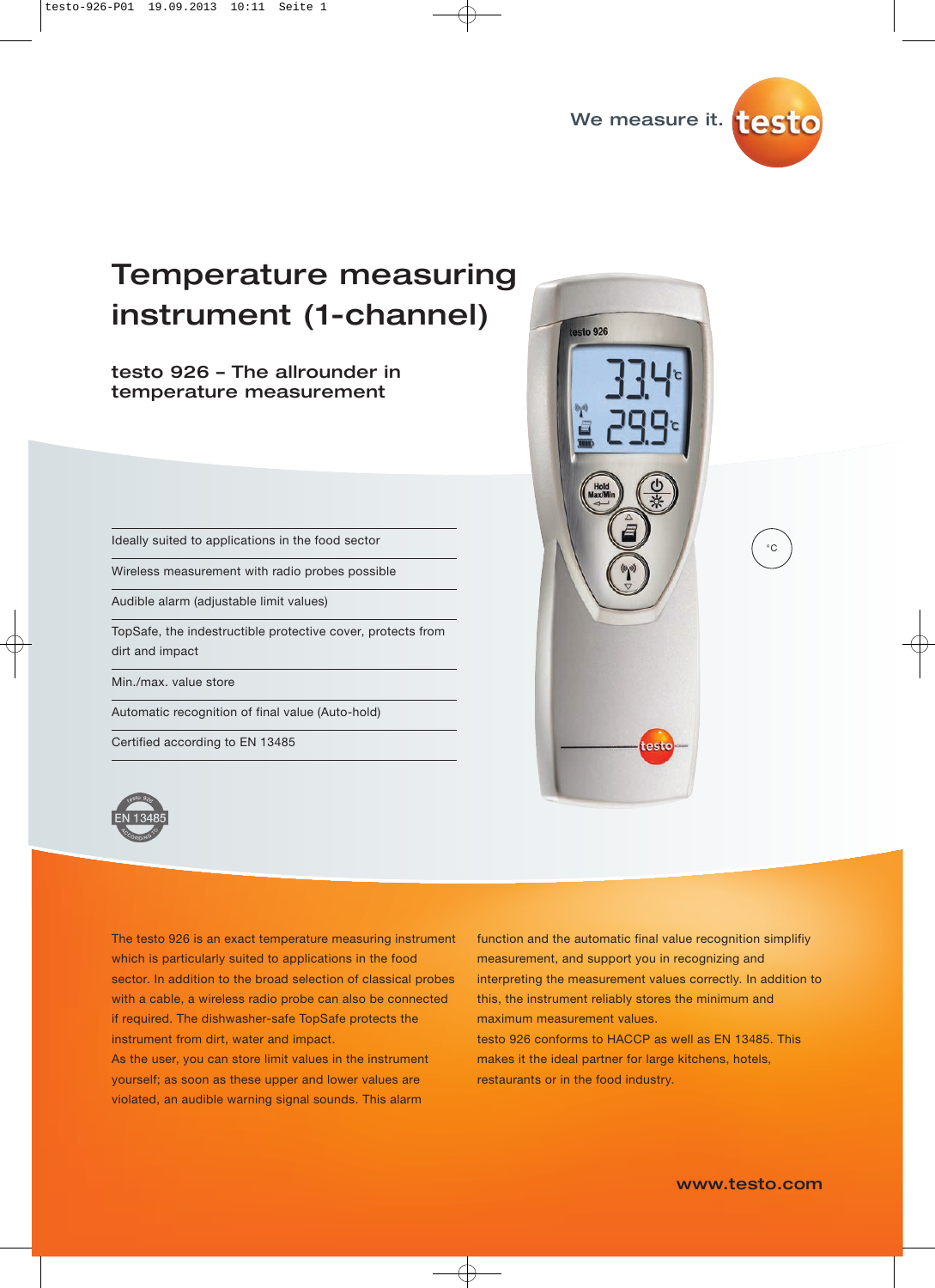# Technical data

## testo 926

testo 926-1, 1 channel food temperature measuring instrument T/C Type T, audible alarm, connection to an optional radio probe, with battery and calibration protocol

Part no. 0560 9261



## testo 926, Starter set

testo 926, Starter set, 1 channel food temperature measuring instrument T/C Type T, incl. TopSafe, standard immersion/penetration probes, battery and calibration protocol

Part no. 0563 9262

| <b>Sensor type</b>     | Type T (Cu-CuNi) or NTC and<br><b>Type K if radio</b><br>immersion/penetration probes<br>are used |
|------------------------|---------------------------------------------------------------------------------------------------|
| Measuring range        | $-50$ to $+400$ °C                                                                                |
| Accuracy<br>$±1$ digit | $\pm 0.3$ °C (-20 to +70 °C)<br>$\pm$ (0.7 °C $\pm$ 0.5% of mv) (remaining range)                 |
| Resolution             | 0.1 °C (-50 to +199.9 °C)<br>1 °C (remaining range)                                               |

### **General technical data**

| Operating temperature | $-20$ to $+50$ °C                                                                                                                                                   |
|-----------------------|---------------------------------------------------------------------------------------------------------------------------------------------------------------------|
| Storage temperature   | $-40$ to $+70$ °C                                                                                                                                                   |
| Battery type          | 9V block battery, 6F22                                                                                                                                              |
| <b>Battery life</b>   | 200 h (connected probe, backlight off)<br>45 h (radio mode, backlight off)<br>68 h (connected probe, backlight always on)<br>33 h (radio mode, backlight always on) |
| Dimensions            | $182 \times 64 \times 40$ mm                                                                                                                                        |
| Housing material      | <b>ABS</b>                                                                                                                                                          |
| Weight                | 171 g                                                                                                                                                               |
| Warranty              | 2 years                                                                                                                                                             |
| Standard              | EN 13485                                                                                                                                                            |



TopSafe, protection of the measuring instrument against impact, dirt and water, dishwasher-proof (optional)



Wireless measurement with radio probes possible (optional)



Measurement data printout on site on the Testo fast printer



Connection for external probes and charger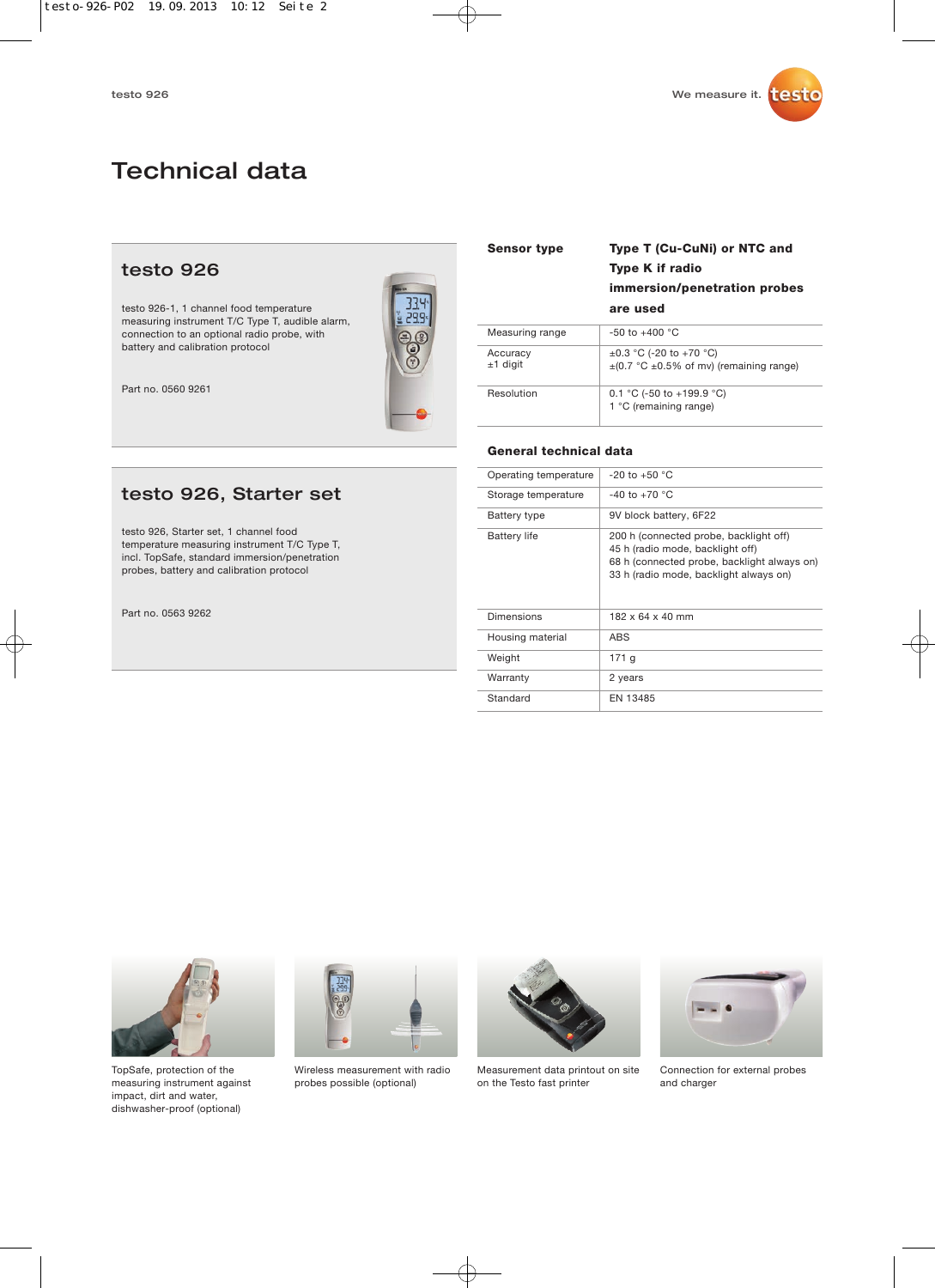## Accessories

| Accessories for measuring instrument                                                |           |  |
|-------------------------------------------------------------------------------------|-----------|--|
| 9V rech. battery for instrument, instead of battery                                 | 0515 0025 |  |
| Recharger for 9V rechargeable battery, for external recharging of 0515 0025 battery | 0554 0025 |  |

### **Radio module for upgrading measuring instrument with radio option**

| Radio module for measuring instrument, 869.85 MHz, approval for the countries: DE, FR, UK, BE, NL, ES, IT, SE, AT,<br>DK, FI, HU, CZ, PL, GR, CH, PT, SI, MT, CY, SK, LU, EE, LT, IE, LV, NO | 0554 0188 |  |
|----------------------------------------------------------------------------------------------------------------------------------------------------------------------------------------------|-----------|--|
| Radio module for measuring instrument, 915.00 MHz FSK, approval for USA, CA, CL                                                                                                              | 0554 0190 |  |

#### **Printer and Accessories**

| Testo fast printer IrDA with wireless infrared interface; 1 roll thermal paper; 4 AA batteries                                                                                                                                                                                     | 0554 0549 |  |
|------------------------------------------------------------------------------------------------------------------------------------------------------------------------------------------------------------------------------------------------------------------------------------|-----------|--|
| Spare thermal paper for printer (6 rolls), permanent ink<br>measurement data documentation legible for up to 10 years                                                                                                                                                              | 0554 0568 |  |
| External fast charger for 1-4 AA rech. batteries, incl. 4 Ni-MH rech. batteries with individual cell charging and charge<br>control display, incl. impulse trickle charging, integrated discharge function, with built-in international mains plug,<br>100-240 V, 300 mA, 50/60 Hz | 0554 0610 |  |

#### **Transport and Protection**

| TopSafe, protects from impact and dirt                                                      | 0516 0220 |  |
|---------------------------------------------------------------------------------------------|-----------|--|
| Service case for measuring instrument, probe and accessories, dimensions 454 x 316 x 111 mm | 0516 1200 |  |
| Service case for measuring instrument and probe, dimensions 454 x 316 x 111 mm              | 0516 1201 |  |
| Case for measuring instrument and probes                                                    | 0516 0210 |  |

#### **Calibration Certificates**

| ISO calibration certificate/temperature<br>for air/immersion probes, calibration points -18°C; 0°C; +60°C                                          | 0520 0001 |
|----------------------------------------------------------------------------------------------------------------------------------------------------|-----------|
| ISO calibration certificate/temperature<br>for air/immersion probes, calibration point -18°C                                                       | 0520 0061 |
| ISO calibration certificate/temperature<br>for air/immersion probes, calibration point 0°C                                                         | 0520 0062 |
| ISO calibration certificate/temperature<br>for air/immersion probes, calibration point +60°C                                                       | 0520 0063 |
| ISO calibration certificate/temperature<br>for air/immersion probes, calibration points -8°C; $0^{\circ}$ C; +40°C                                 | 0520 0181 |
| ISO calibration certificate/temperature<br>meas. instr. with surface probe; calibration points $+60^{\circ}$ C; $+120^{\circ}$ C; $+180^{\circ}$ C | 0520 0071 |
| ISO calibration certificate/temperature<br>single point calibration for surface thermometer; calibration point +60°C                               | 0520 0072 |
| ISO calibration certificate/temperature<br>single point calibration for surface thermometer; calibration point +120°C                              | 0520 0073 |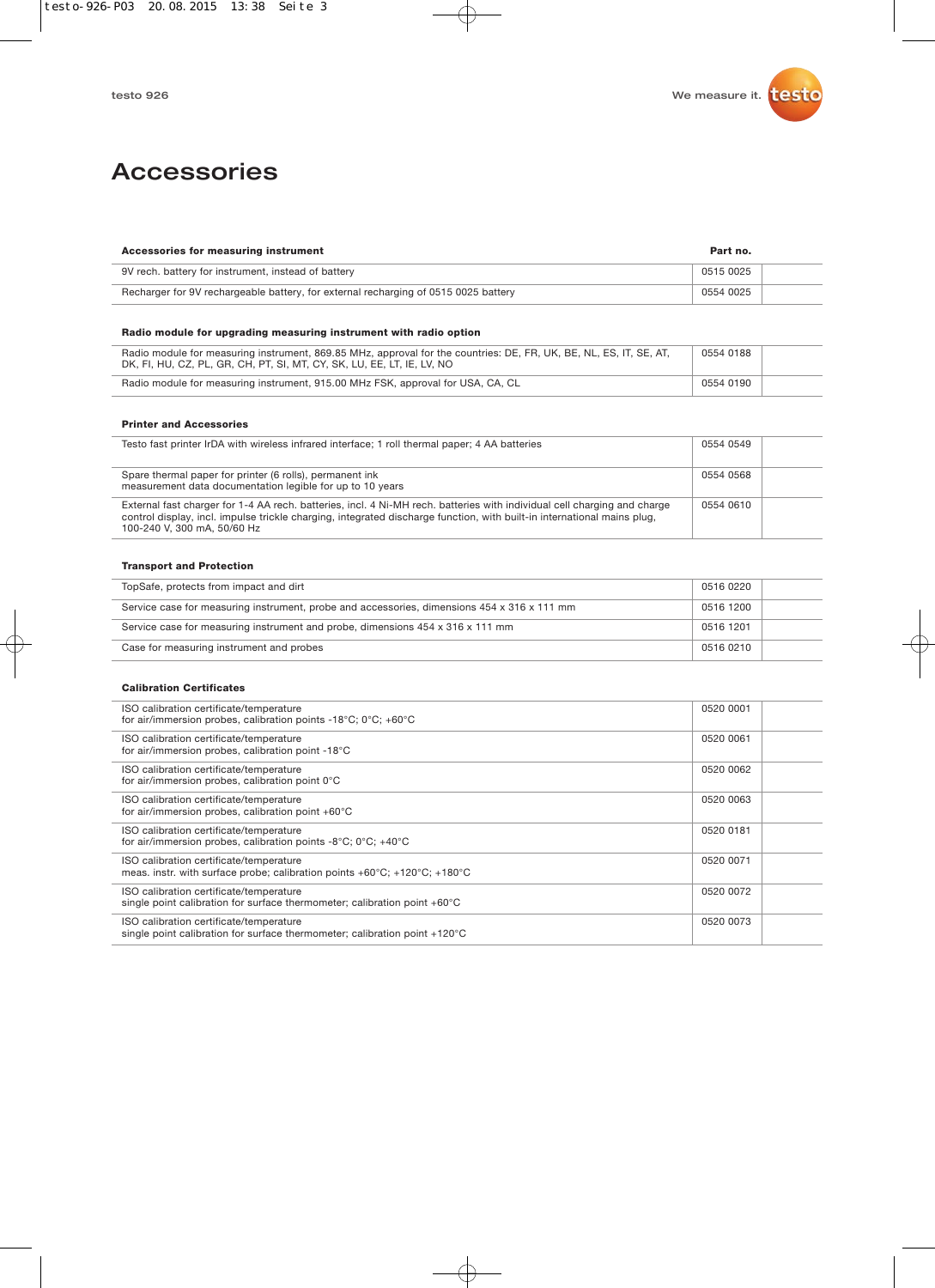**Part no.**

**Part no.**

**Part no.**

## Radio probes

### **Radio probes for immersion/penetration measurements**

| Radio immersion/penetration probe, NTC, approval for the countries: DE, FR, UK, BE, NL, ES, IT, SE, AT, DK, FI, HU,<br>CZ, PL, GR, CH, PT, SI, MT, CY, SK, LU, EE, LT, IE, LV, NO; Radio freq. 869.85 MHz FSK |                    |                                                                                                                                  | 0613 1001  |                                           |  |  |
|---------------------------------------------------------------------------------------------------------------------------------------------------------------------------------------------------------------|--------------------|----------------------------------------------------------------------------------------------------------------------------------|------------|-------------------------------------------|--|--|
| <b>Dimensions</b><br><b>Probe shaft/probe shaft tip</b>                                                                                                                                                       | Measuring<br>range | Accuracy                                                                                                                         | Resolution | $t_{gg}$                                  |  |  |
| $30 \text{ mm}$<br>105 mm<br>$Q_5$ mm<br>$Q$ 3.4 mm                                                                                                                                                           | $-50$ to $+275$ °C | $\pm 0.5$ °C (-20 to +80 °C)<br>$\pm 0.8$ °C (-50 to -20.1 °C)<br>$\pm 0.8$ °C (+80.1 to +200 °C)<br>$±1.5$ °C (remaining range) | 0.1 °C     | $t_{gg}$ (in<br>water)<br>12 <sub>s</sub> |  |  |

### **Radio handles with probe head for air-/ immersion-penetration-meas.**

| 0554 0189<br>Radio handle for plug-in probe heads, incl. T/C adapter, approval for the countries: DE, FR, UK, BE, NL, ES, IT, SE, AT,<br>DK, FI, HU, CZ, PL, GR, CH, PT, SI, MT, CY, SK, LU, EE, LT, IE, LV, NO; Radio freg. 869.85 MHz FSK |                                                  |                                                                                                                                             |                                                        |                                               |           |  |
|---------------------------------------------------------------------------------------------------------------------------------------------------------------------------------------------------------------------------------------------|--------------------------------------------------|---------------------------------------------------------------------------------------------------------------------------------------------|--------------------------------------------------------|-----------------------------------------------|-----------|--|
| T/C probe head for air/immersion/penetration measurement (T/C Type K)                                                                                                                                                                       |                                                  |                                                                                                                                             |                                                        |                                               | 0602 0293 |  |
| Radio handle for plug-in probe heads, incl. T/C adapter, approval for USA, CA, CL; Radio freq. 915.00 MHz FSK                                                                                                                               |                                                  |                                                                                                                                             |                                                        |                                               | 0554 0191 |  |
| T/C probe head for air/immersion/penetration measurement (T/C Type K)                                                                                                                                                                       |                                                  |                                                                                                                                             |                                                        |                                               | 0602 0293 |  |
| <b>Dimensions</b>                                                                                                                                                                                                                           | Measuring                                        | <b>Accuracy</b>                                                                                                                             | <b>Resolution</b>                                      | $t_{gg}$                                      |           |  |
| Probe shaft/probe shaft tip                                                                                                                                                                                                                 | range                                            |                                                                                                                                             |                                                        |                                               |           |  |
|                                                                                                                                                                                                                                             |                                                  |                                                                                                                                             |                                                        |                                               |           |  |
| 100 mm<br>30 mm                                                                                                                                                                                                                             | $-50$ to $+350$ °C<br>Short-term to<br>$+500 °C$ | Radio handle:<br>$\pm$ (0.5 °C +0.3% of m.v.) (-40 to +500 °C)<br>$\pm$ (0.7 °C +0.5% of m.v.) (remaining range)<br>T/C probe head: Class 2 | 0.1 °C (-50 to<br>$+199.9$ °C)<br>1.0 °C<br>(remaining | $t_{\alpha}$ (in<br>water)<br>10 <sub>s</sub> |           |  |

range)

range)

#### **Radio handles with probe head for surface measurement**

Ø 3,4 mm

Ø 5 mm

40 mm

£  $\sim$ 

Ø 12 mm

120 mm

 $\bullet$   $\bullet$ 

 $Ø<sub>5</sub>$  mm

Short-term to +500 °C

#### **Dimensions Probe shaft/probe shaft tip Measuring range**  $-50$  to  $+350$  °C **Accuracy** Radio handle: ±(0.5 °C +0.3% of m.v.) (-40 to +500 °C) ±(0.7 °C +0.5% of m.v.) (remaining range) T/C probe head: Class 2 **Resolution**  $\mathbf{t}_{99}$ 0.1 °C (-50 to +199.9 °C) 1.0 °C (remaining  $\overline{5 s}$ 0554 0189 0554 0191 Radio handle for plug-in probe heads, incl. T/C adapter, approval for the countries: DE, FR, UK, BE, NL, ES, IT, SE, AT, DK, FI, HU, CZ, PL, GR, CH, PT, SI, MT, CY, SK, LU, EE, LT, IE, LV, NO; Radio freq. 869.85 MHz FSK Radio handle for plug-in probe heads, incl. T/C adapter, approval for USA, CA, CL; Radio freq. 915.00 MHz FSK 0602 0394 0602 0394 T/C probe head for surface measurement (T/C Type K) T/C probe head for surface measurement (T/C Type K)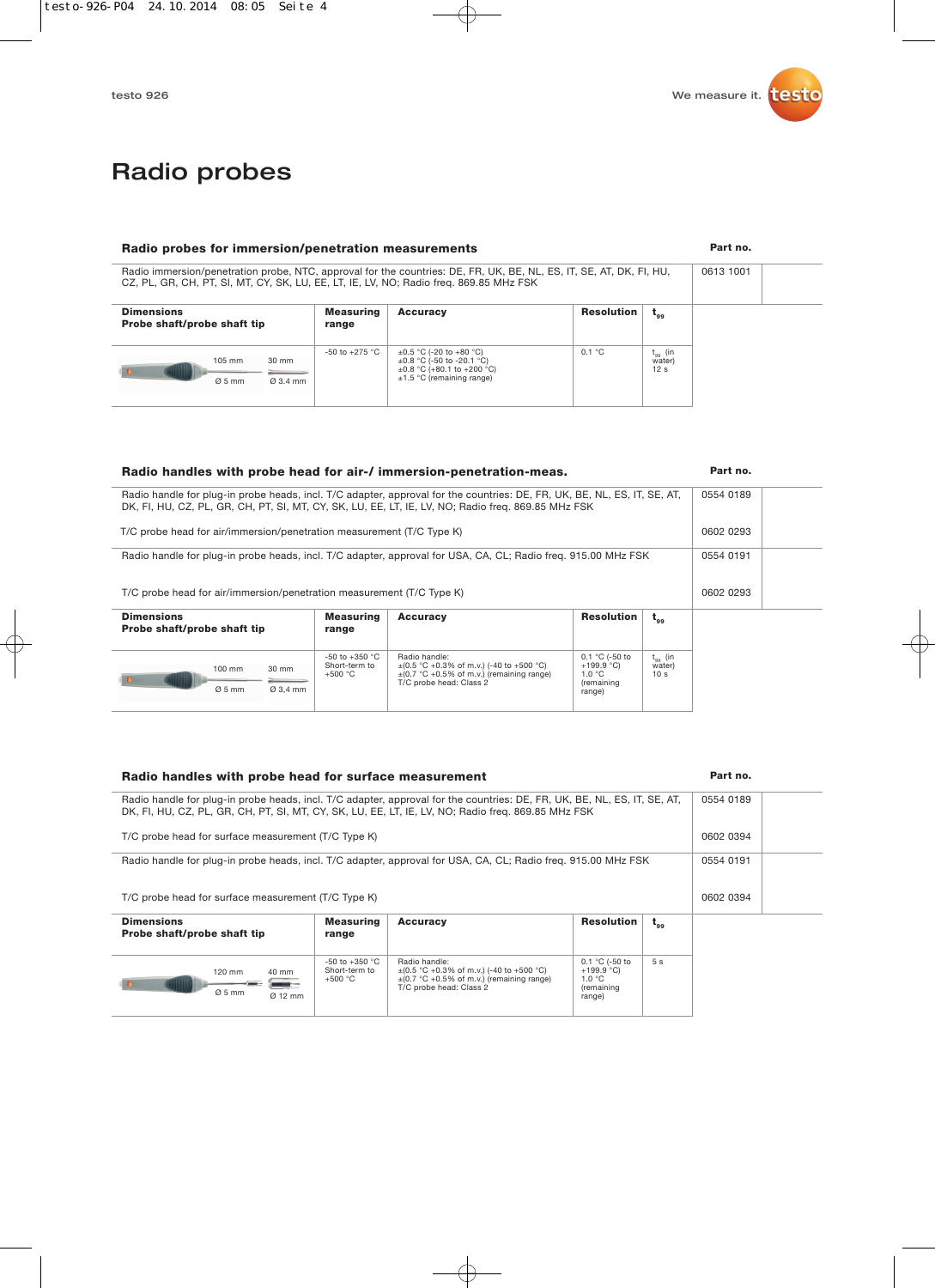## Radio probes

| Radio handles for attachable T/C probes                                                                                                                                                                                        |                     |                                                                                             |                                                       | Part no.  |  |
|--------------------------------------------------------------------------------------------------------------------------------------------------------------------------------------------------------------------------------|---------------------|---------------------------------------------------------------------------------------------|-------------------------------------------------------|-----------|--|
| Radio handle for plug-in probe heads, incl. T/C adapter, approval for the countries: DE, FR, UK, BE, NL, ES, IT, SE, AT,<br>DK, FI, HU, CZ, PL, GR, CH, PT, SI, MT, CY, SK, LU, EE, LT, IE, LV, NO; Radio freg. 869.85 MHz FSK |                     |                                                                                             |                                                       | 0554 0189 |  |
| Radio handle for plug-in probe heads, incl. T/C adapter, approval for USA, CA, CL; Radio freg. 915.00 MHz FSK                                                                                                                  |                     |                                                                                             | 0554 0191                                             |           |  |
| <b>Illustration</b>                                                                                                                                                                                                            | Measuring<br>range  | <b>Accuracy</b>                                                                             | <b>Resolution</b>                                     |           |  |
|                                                                                                                                                                                                                                | $-50$ to $+1000$ °C | $\pm$ (0.7 °C +0.3% of mv) (-40 to +900 °C)<br>$\pm$ (0.9 °C +0.5% of mv) (remaining range) | 0.1 °C (-50 to +199.9 °C)<br>1.0 °C (remaining range) |           |  |

### **Technical data Radio probes**

### **Radio immersion/penetration probe, NTC**

Battery life 215 h (meas. rate 0.5 s)

| Battery type        | 2 x 3V button cell (CR 2032)                           |
|---------------------|--------------------------------------------------------|
| <b>Battery life</b> | 150 h (meas. rate 0.5 s)<br>2 months (meas. rate 10 s) |
| <b>Radio handle</b> |                                                        |
| Battery type        | 2 AAA micro batteries                                  |

6 months (meas. rate 10 s)

### **Common Technical Data**

| Measuring rate        | 0.5 s or 10 s, adjustable on handle |
|-----------------------|-------------------------------------|
| Radio coverage        | Up to 20 m (without obstructions)   |
| Radio transmission    | Unidirectional                      |
| Operating temperature | $-20$ to $+50$ °C                   |
| Storage temperature   | $-40$ to $+70$ °C                   |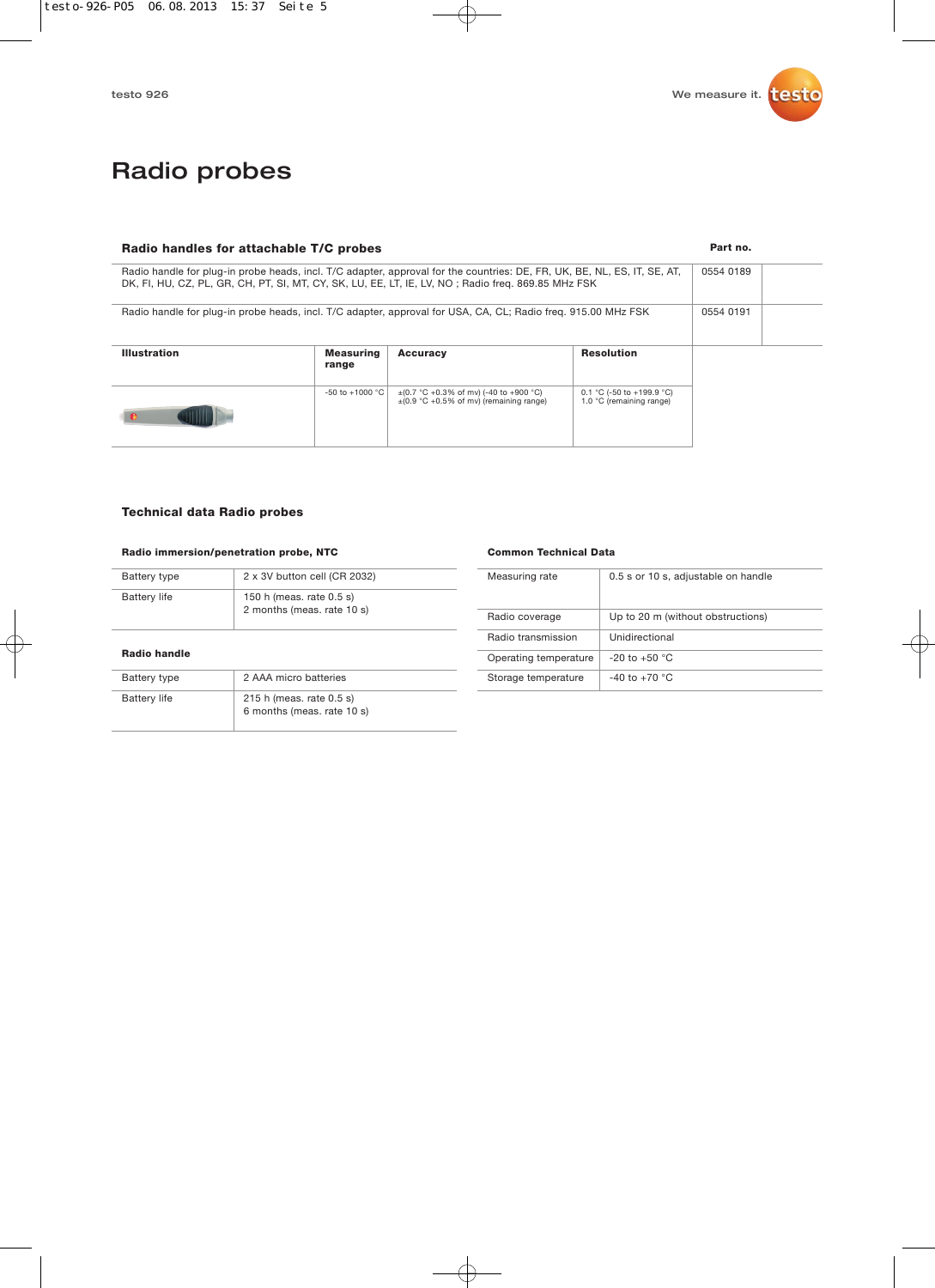## Probes

| <b>Probe type</b>                                                                                                        | <b>Dimensions</b><br>Probe shaft/probe shaft tip                                                                                                                                                                                                             | <b>Measuring</b><br>range | <b>Accuracy</b>                                                         | $t_{\alpha}$   | Part no.  |
|--------------------------------------------------------------------------------------------------------------------------|--------------------------------------------------------------------------------------------------------------------------------------------------------------------------------------------------------------------------------------------------------------|---------------------------|-------------------------------------------------------------------------|----------------|-----------|
| <b>Food probes</b>                                                                                                       |                                                                                                                                                                                                                                                              |                           |                                                                         |                |           |
| Robust food penetration probe with<br>special handle, reinforced cable<br>(PVC), T/C Type T, Fixed cable                 | 115 mm<br>30 mm<br>$Ø5$ mm<br>Ø 3.5 mm                                                                                                                                                                                                                       | -50 to +350 °C            | ±0.2 °C (-20 to +70 °C)<br>Class 1 (remaining range) 1)                 | 6s             | 0603 2492 |
| Frozen food probe, corkscrew<br>design, T/C Type T, Plug-in cable                                                        | 110 mm<br>30 mm<br>شبشيشين<br>Ø8mm<br>Ø4mm                                                                                                                                                                                                                   | -50 to +350 °C            | ±0.2 °C (-20 to +70 °C)<br>Class 1 (remaining range) <sup>1)</sup>      | 8 s            | 0603 3292 |
| Stainless steel food probe (IP67)<br>with PUR cable, T/C Type T, Fixed<br>cable                                          | 110 mm<br>30 mm<br>Ø4mm<br>Ø 3.2 mm                                                                                                                                                                                                                          | -50 to +350 $^{\circ}$ C  | $\pm 0.2$ °C (-20 to +70 °C)<br>Class 1 (remaining range) <sup>1)</sup> | 7 <sub>s</sub> | 0603 2192 |
| Stainless steel food probe (IP67),<br>with FEP cable to +200 °C, TC Type<br>T, Fixed cable                               | 125 mm<br>30 mm<br>Ø4mm<br>Ø 3.2 mm                                                                                                                                                                                                                          | -50 to +350 $^{\circ}$ C  | $\pm 0.2$ °C (-20 to +70 °C)<br>Class 1 (remaining range) <sup>1)</sup> | 7 <sub>s</sub> | 0603 3392 |
| Waterproof, super-quick needle<br>probe for measurements without<br>visible penetration hole, T/C Type<br>T, Fixed cable | 150 mm<br><u>The company of the company of the company of the company of the company of the company of the company of the company of the company of the company of the company of the company of the company of the company of the company</u><br>$Ø$ 1.4 mm | -50 to +250 $^{\circ}$ C  | ±0.2 °C (-20 to +70 °C)<br>Class 1 (remaining range) <sup>1)</sup>      | 2s             | 0628 0027 |
| Quick needle probe to monitor<br>cooking in oven, T/C Type T, Fixed<br>cable, Probe cable heat-proof up to<br>$+250 °C$  | 60 mm<br>$Ø$ 1.4 mm                                                                                                                                                                                                                                          | -50 to +250 $^{\circ}$ C  | ±0.2 °C (-20 to +70 °C)<br>Class 1 (remaining range) <sup>1)</sup>      | 2s             | 0628 0030 |
| Measurement tip with T/C adapter<br>Type T, ideal for fast-action<br>measurement on incoming goods                       | 二種<br>Ø 1.5 mm<br>500 mm                                                                                                                                                                                                                                     | -50 to +350 $^{\circ}$ C  | Class $11$                                                              | 5s             | 0628 0023 |
| Flexible oven probe, Tmax +250<br>°C, PTFE cable                                                                         | 2000 mm<br>-5<br>Ø 1.5 mm                                                                                                                                                                                                                                    | -50 to +250 $^{\circ}$ C  | Class 1 <sup>1</sup>                                                    |                | 0603 0646 |

1) According to standard EN 60584-2, the accuracy of Class 1 refers to -40 to +350 °C (Type T).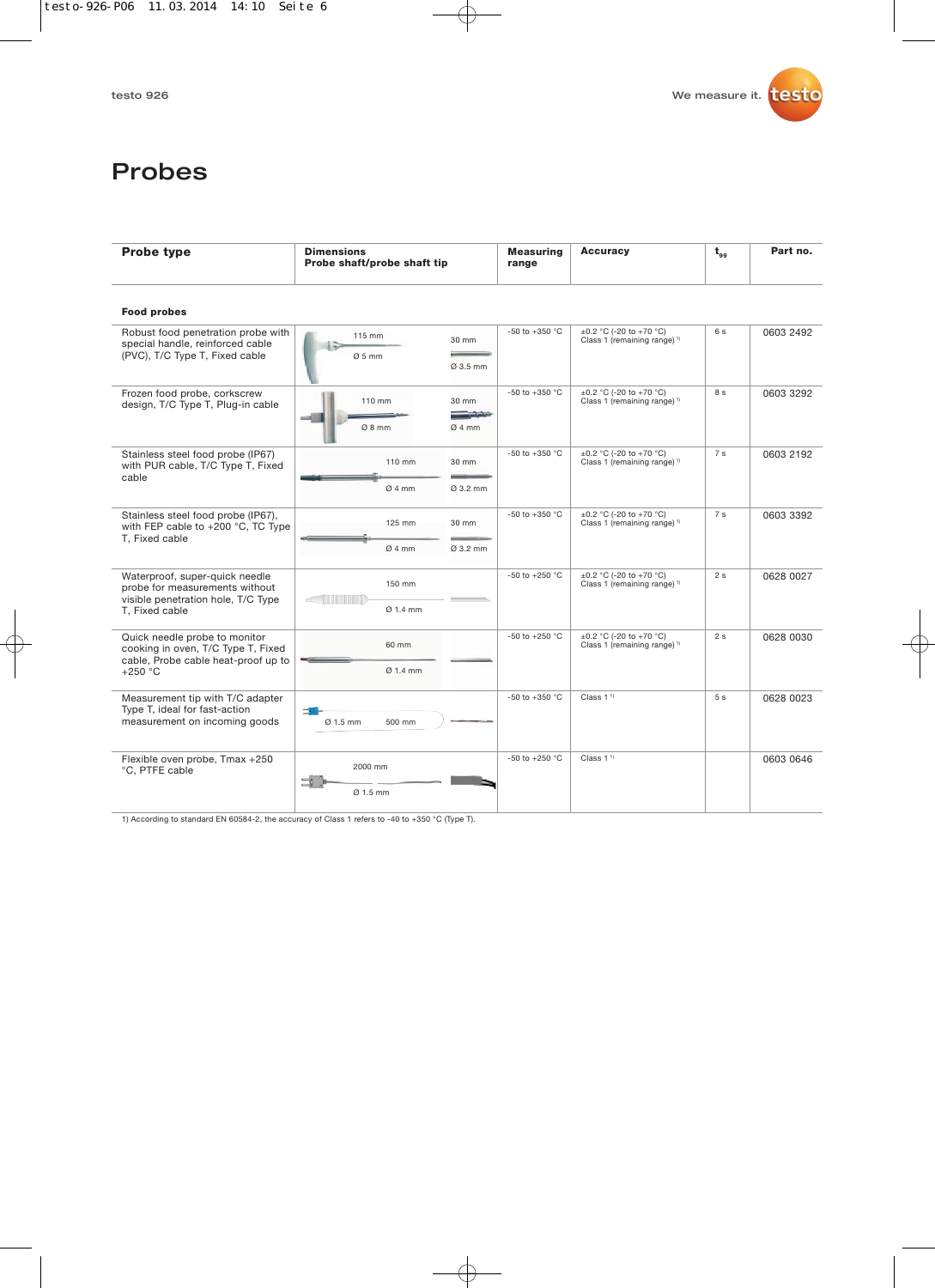## Probes

| $112 \text{ mm}$<br>- 0 | 50 mm<br><b>Continued by Coleman Coleman Coleman Coleman Coleman Coleman Coleman Coleman Coleman Coleman Coleman Coleman Col</b> | $-50$ to $+350$ °C | $\pm 0.2$ °C (-20 to +70 °C)<br>Class 1 (remaining range) 1) | 25 <sub>s</sub> | 0603 1793 |
|-------------------------|----------------------------------------------------------------------------------------------------------------------------------|--------------------|--------------------------------------------------------------|-----------------|-----------|
|                         |                                                                                                                                  |                    |                                                              |                 |           |
|                         |                                                                                                                                  |                    |                                                              |                 |           |
| 112 mm<br>$= 0$         | 50 mm                                                                                                                            | $-50$ to $+350$ °C | $\pm 0.2$ °C (-20 to +70 °C)<br>Class 1 (remaining range) 1) | 30 <sub>s</sub> | 0603 1993 |
| $Ø5$ mm                 | Ø6mm                                                                                                                             |                    |                                                              |                 |           |
|                         | $Ø5$ mm                                                                                                                          | Ø4mm               |                                                              |                 |           |

#### **Immers./penetr. probes**

| 50 mm<br>$112 \text{ mm}$<br>Class 1 (remaining range) <sup>1)</sup><br>immersion/penetration probe, T/C<br>Type T, Fixed cable<br>$Ø4$ mm<br>$Ø5$ mm | Waterproof standard |  |  | -50 to +350 $^{\circ}$ C | $\pm 0.2$ °C (-20 to +70 °C) | 7 s | 0603 1293 |
|-------------------------------------------------------------------------------------------------------------------------------------------------------|---------------------|--|--|--------------------------|------------------------------|-----|-----------|
|-------------------------------------------------------------------------------------------------------------------------------------------------------|---------------------|--|--|--------------------------|------------------------------|-----|-----------|

1) According to standard EN 60584-2, the accuracy of Class 1 refers to -40 to +350 °C (Type T).